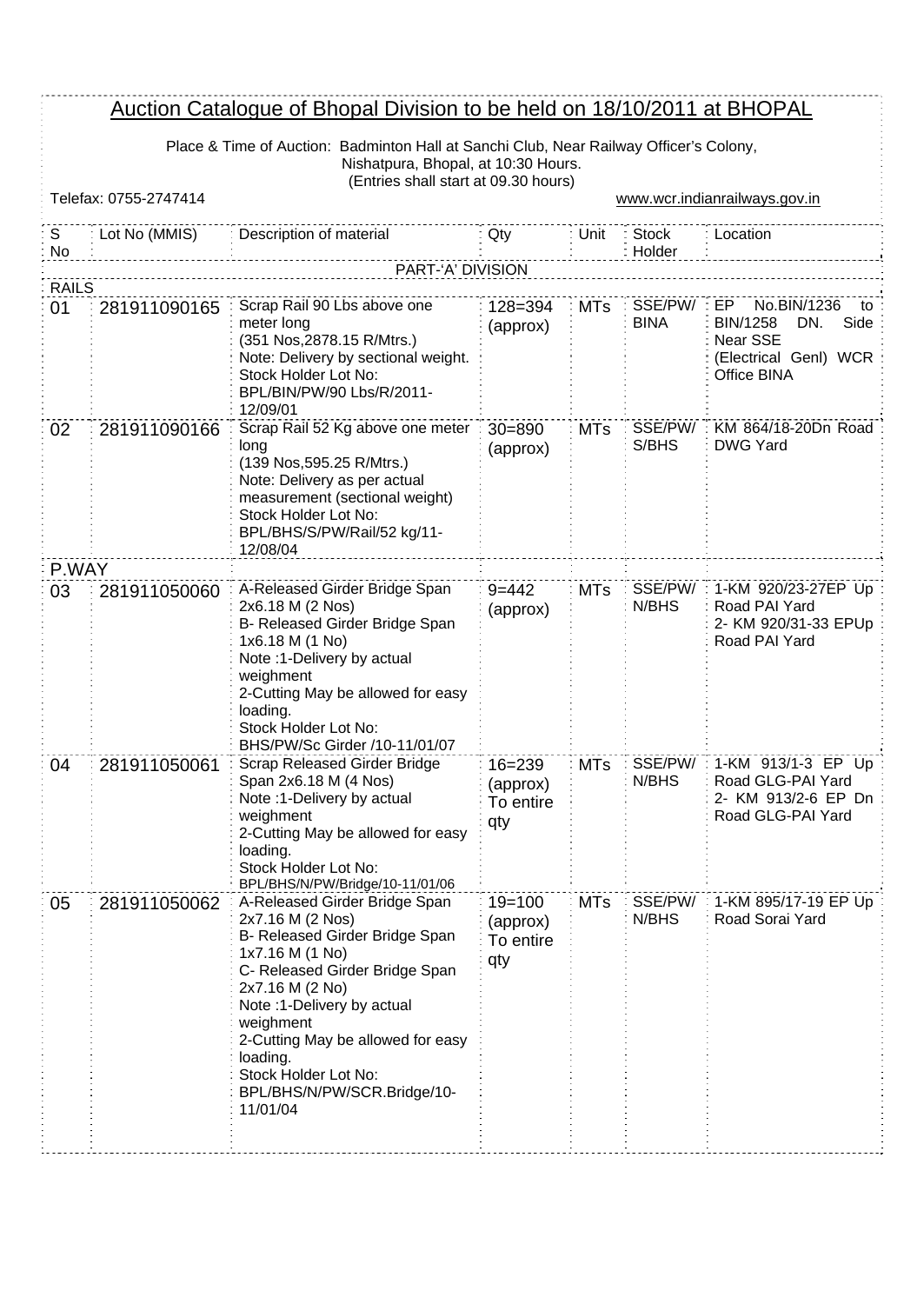|    | <b>OTHER FERROUS</b> |                                                                                                                                                                                                                                                                                                                                                                                                                                                                                                                                                                                                                                                                  |                        |            |                                  |                                                                                                                 |
|----|----------------------|------------------------------------------------------------------------------------------------------------------------------------------------------------------------------------------------------------------------------------------------------------------------------------------------------------------------------------------------------------------------------------------------------------------------------------------------------------------------------------------------------------------------------------------------------------------------------------------------------------------------------------------------------------------|------------------------|------------|----------------------------------|-----------------------------------------------------------------------------------------------------------------|
| 06 | 281911090173         | Mixed melting Scrap gear case<br>radiator fan stand, airmage body,<br>modified and non modified cattul<br>gurd sand box, RTTM, FTTM<br>impiler and housing released from<br>Diesel Locomotive.<br>Note:1- If any other material is<br>found while delivery, which is<br>strictly restricted & it can not be<br>delivered.<br>2-Cutting permission may be<br>allowed for easy loading.<br>Stock Holder Lot No:<br>SSE/D/ET/11-12/08                                                                                                                                                                                                                               | $80 = 000$<br>(approx) | <b>MTs</b> | SSE/DSL<br>/ET                   | A-Location B-Scrap<br>yard Bombay end & B<br>Location near water<br>load box Area and in<br>Diesel Loco Shed ET |
| 07 | 281911090177         | Condemned Main Engine Crank<br>shaft released from WDM2 &<br><b>WDS6 Diesel Locomotive</b><br>Note:1- If any other material is<br>found while delivery, which is<br>strictly restricted & it can not be<br>delivered<br>2-Cutting permission may be<br>allowed for easy loading.<br>Stock Holder Lot No:<br>SSE/D/ET/11-12/13                                                                                                                                                                                                                                                                                                                                    | $08 = 000$<br>(approx) | <b>MTs</b> | SSE/DSL<br>/ET                   | Near Canteen in Diesel<br>Loco Shed Itarsi                                                                      |
| 08 | 281911090186         | Scrap / Condemned & defaced Ball<br>Bearing sort & Sizes<br>Note: If any other material is found<br>while delivery, which is strictly<br>restricted & it can not be delivered<br>Stock Holder Lot No:<br>ET/TRS/CS/Scrap/Ferrous/Cond./<br>Ball Brg./06/112                                                                                                                                                                                                                                                                                                                                                                                                      | $07 = 000$<br>(approx) | <b>MTs</b> | SSE/CS/<br><b>ELS/TRS</b><br>/ET | Near SMM/ELS/ET's<br>ward in Mumbai end at<br>A.C. Loco Shed Itarsi                                             |
|    | <b>NON FERROUS</b>   |                                                                                                                                                                                                                                                                                                                                                                                                                                                                                                                                                                                                                                                                  |                        |            |                                  |                                                                                                                 |
| 09 | 281911040008         | <b>Condemned Aluminum</b><br>components such as Rediator fan<br>blad, Exp. LP piston, cylinder head<br>PRG, TSC rotar and inter midiate<br>casing, oil cacher BK BL fan, MU<br>jumper cap, FIP cover Tepit cover,<br>PCS, OPS body, MR, BP, BC<br>gauge body and various type Air<br>brake valve with and without minor<br>bross ferrous plastic and rubber<br>attachment released from diesel<br>locomotive.<br>Note: 1-If any other material is<br>found while delivery, which is<br>strictly restricted & it can not be<br>delivered.<br>2- Cutting may be allowed for<br>easy loading(during delivery<br>only)<br>Stockholder's Lot No.<br>SSE/D/ET/10-11/20 | 3500<br>(approx)       | Kgs        | SSE/D/<br>ЕT                     | "A" Near Motor vehicle<br>section garage No.3 in<br>Diesel Loco shed Itarsi                                     |
| 10 | 281911090180         | Scrap Rubber Insulated Copper<br>Cable off sizes released from<br>Locomotives & other equipments<br>Note: 1-If any other material is                                                                                                                                                                                                                                                                                                                                                                                                                                                                                                                             | 2800<br>(Approx)       | Kgs        | SSE/CS/<br>ELS/TRS<br>/ET        | "G" in Scrap Room<br>No.3 at A.C. Loco Shed<br>Itarsi                                                           |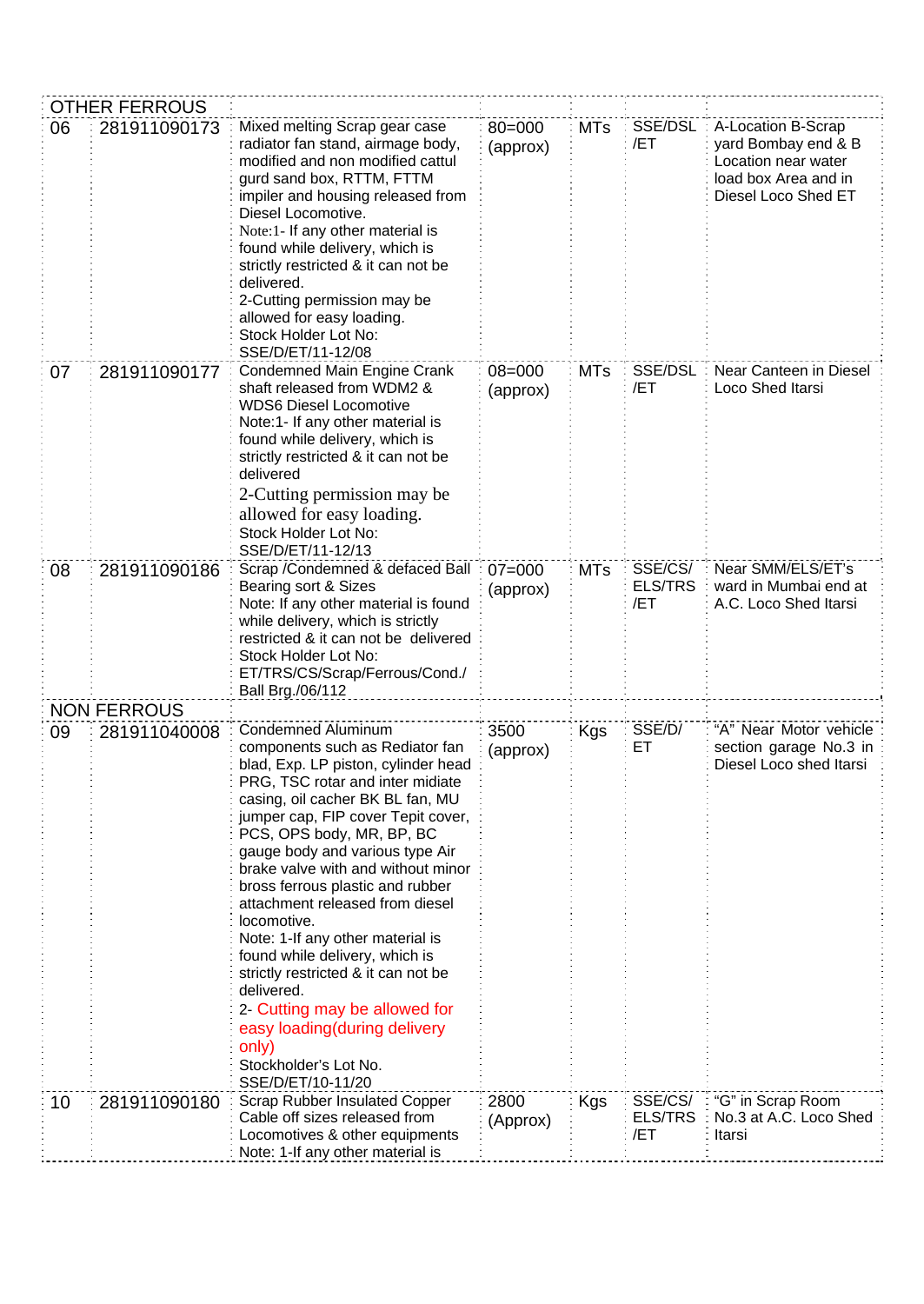| 11 | 281911090183 | found while delivery, which is<br>strictly restricted & it can not be<br>delivered.<br>(will be sold to CPCB approved<br>purchaser)<br>Stockholder's Lot No.<br>ET/TRS/CS/Scrap/NF/Rubber<br>Insu./Copper Cable/06/118<br><b>Scrap Insulated Copper Conduct</b><br>Coil in Sort & Sizes released from<br>Electric Loco equipments<br>Note: 1-If any other material is<br>found while delivery, which is<br>strictly restricted & it can not be<br>delivered<br>Stockholder's Lot No. | 3020<br>(Approx) | <b>Kgs</b> | SSE/CS/<br><b>ELS/TRS</b><br>/ET | "B" in Scrap Room<br>No.3 at A.C. Loco Shed<br>Itarsi |
|----|--------------|--------------------------------------------------------------------------------------------------------------------------------------------------------------------------------------------------------------------------------------------------------------------------------------------------------------------------------------------------------------------------------------------------------------------------------------------------------------------------------------|------------------|------------|----------------------------------|-------------------------------------------------------|
| 12 | 281911090184 | ET/TRS/CS/Scrap/NF/Ins. Copper<br>Coil/06/115<br>Scrap White metal ingot<br>dismeantaled from suspension                                                                                                                                                                                                                                                                                                                                                                             | 105              | <b>Kgs</b> | SSE/CS/<br><b>ELS/TRS</b>        | "C" in Scrap Room<br>No.3 at A.C. Loco Shed           |
|    |              | bearing of Locomotive<br>Note: 1-If any other material is<br>found while delivery, which is<br>strictly restricted & it can not be<br>delivered<br>Stockholder's Lot No.<br>ET/TRS/CS/Scrap/white<br>metal/06/114                                                                                                                                                                                                                                                                    | (Approx)         |            | /ET                              | Itarsi                                                |
| 13 | 281911090185 | Scrap Carbon Brush with copper<br>tail released from Loco<br>equipments.<br>Note: 1-If any other material is<br>found while delivery, which is<br>strictly restricted & it can not be<br>delivered<br>Stockholder's Lot No.<br>ET/TRS/CS/Scrap/NF/Carbon<br>Brush/06/113                                                                                                                                                                                                             | 1100<br>(Approx) | <b>Kgs</b> | SSE/CS/<br><b>ELS/TRS</b><br>/ET | "A" in Scrap Room<br>No.3 at A.C. Loco Shed<br>Itarsi |
| 14 | 281911090187 | Scrap Brass Consist different type<br>of dismantle parts in sort & sizes<br>released from electric Loco<br>equipments<br>Note: 1-If any other material is<br>found while delivery, which is<br>strictly restricted & it can not be<br>delivered<br>Stockholder's Lot No.<br>ET/TRS/CS/Scrap/NF/Brass/06/111                                                                                                                                                                          | 2300<br>(Approx) | Kgs        | SSE/CS/<br><b>ELS/TRS</b><br>/ET | "E" in Scrap Room<br>No.3 at A.C. Loco Shed<br>Itarsi |
| 15 | 281911090188 | Scrap Copper Consist different<br>type of dismantle parts in sort &<br>sizes released from electric Loco<br>equipments & EOT Crane's<br>copper wire, motor winding wire<br>etc.<br>Note: 1-If any other material is<br>found while delivery, which is<br>strictly restricted & it can not be<br>delivered<br>Stockholder's Lot No.<br>ET/TRS/CS/Scrap/NF/Copper/06/110                                                                                                               | 3350<br>(Approx) | Kgs        | SSE/CS/<br><b>ELS/TRS</b><br>/ET | "F" in Scrap Room<br>No.3 at A.C. Loco Shed<br>Itarsi |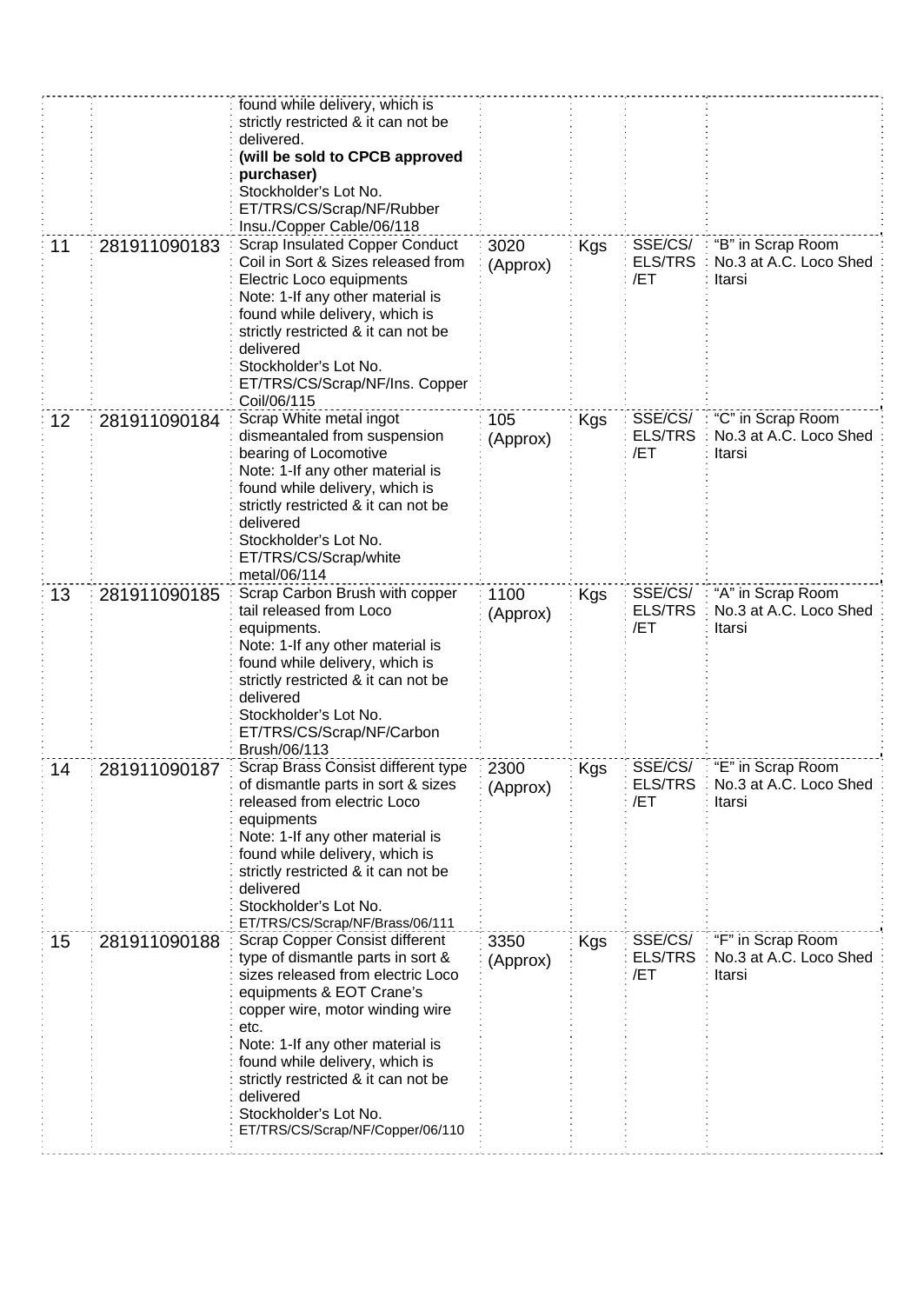| 16        | 281911090189         | Scrap Aluminium Consist different<br>type of dismantle parts in sort &<br>sizes released from electric Loco<br>equipments<br>Note: 1-If any other material is<br>found while delivery, which is<br>strictly restricted & it can not be<br>delivered<br>Stockholder's Lot No.<br>ET/TRS/CS/Scrap/NF/Aluminium/<br>06/109                         | 1600<br>(Approx)       | <b>Kgs</b> | SSE/CS/<br><b>ELS/TRS</b><br>/ET    | "D" in Scrap Room<br>No.3 at A.C. Loco Shed<br>Itarsi                            |
|-----------|----------------------|-------------------------------------------------------------------------------------------------------------------------------------------------------------------------------------------------------------------------------------------------------------------------------------------------------------------------------------------------|------------------------|------------|-------------------------------------|----------------------------------------------------------------------------------|
| Machinery |                      |                                                                                                                                                                                                                                                                                                                                                 |                        |            |                                     |                                                                                  |
| 17        | 281911040001         | Scrap Point machine released<br>unserviceable beyond repairable<br>point operating machine(along<br>with motors) Motors capacity<br>1-110 VDC<br>$2-5.3A$ .<br>3-1700 RPM 4-0.44 W.<br>Note: Delivery will be actual<br>quantity (Nos) basis.<br>Stockholder's Lot No.<br>ET/Sig/Scrap/Point machine/01                                         | 117                    | <b>Nos</b> | SSE/<br>Signal/R<br>RI/ET           | SSE/Signal/RRI/ET's<br>Depot premises near<br>platform No.5 BPL end<br>ET Area-A |
| 18        | 281911050068         | <b>Condemned Diesel Shunter</b><br>Industrial equipment<br>Make Escorts, Model ST-150,<br>Chasis no. E 27976,<br>Engine no. 4S-02014,<br>S.No.TSB 1542.DS No. 56<br>Stock Holder Lot No: ET/NPOH/5                                                                                                                                              | 01                     | <b>No</b>  | SSE/C&W<br>/Gen/ET                  | NPOH Shed ET<br>(B/Smithy room.)                                                 |
| 19        | 281911060094         | Condemn Royal High Speed<br>Drilling Machine Cap. 32 MM<br>M/No. 921 Manf. Royal Foundary,<br>Punjab (India)<br>Stock Holder Lot No: BPL/2010/4                                                                                                                                                                                                 | 01                     | No         | SSE/C&<br>W/BPL                     | C&W<br>Washing<br>Siding<br><b>BPL</b>                                           |
| Vehicle   |                      |                                                                                                                                                                                                                                                                                                                                                 |                        |            |                                     |                                                                                  |
| 20        | 280910110483         | Condemned Matador No. MKD/<br>6248 Make- Bajaj with stepni<br>Chassis No. 616-FD 315811, 09<br>seater year of manufacture 1987<br>Note: Delivery by Number<br>Stock Holder SS-11 No:<br>W/ET/2007/01                                                                                                                                            | 01                     | No         | <b>SSE</b><br>(Works)/<br>(Main)E I | SSE(Works) (Maint) office<br>compound Itarsi                                     |
| Loco      |                      |                                                                                                                                                                                                                                                                                                                                                 |                        |            |                                     |                                                                                  |
| 21        | 291911090153         | <b>Condemned Ferrous Engine Hood</b><br>and Chasises release from Cond.<br>Loco No. 18365, 18390<br>Note:1-Both side CBC Yoke found<br>in lot can not be delivered.<br>2- If any non ferrous found in the<br>lot cannot be delivered.<br>3- Cutting permission may be<br>allowed for easy loading.<br>Stock Holder Lot No:<br>SSE/D/ET/11-12/16 | 02                     | <b>Nos</b> | SSE/DSL/<br>EТ                      | In Diesel Loco Shed ET<br>Between Line No. 10 & 11<br>Bombay end.                |
|           | <b>OTHER-FERROUS</b> | <b>PART-B' DEPOT</b>                                                                                                                                                                                                                                                                                                                            |                        |            |                                     |                                                                                  |
| 22        | 280911100088         | <b>SCRAP FERROUS CONSISTING</b><br>MS AIR BRAKE CYLINDER OF<br>SORT AND SIZES RELEASED                                                                                                                                                                                                                                                          | $25 = 000$<br>(Approx) | <b>MTs</b> | Dy.CMM<br>/CRWS/<br><b>BPL</b>      | W-84 to W-89/New<br>ScrapYard/CRWS/BPL                                           |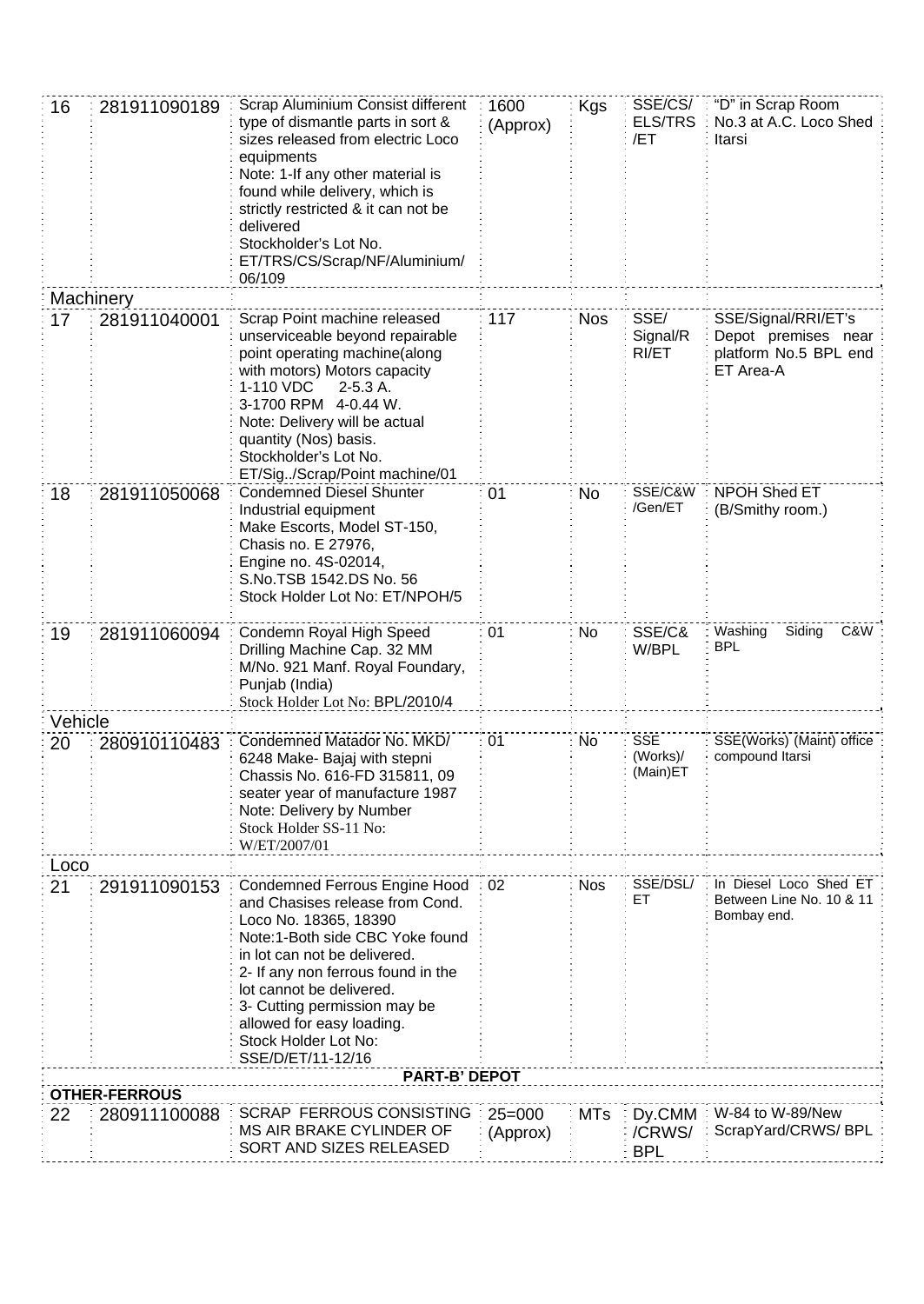|    |              | FROM COACHES WITH MINOR<br>RUBBER ATTACHMENTS, IF<br>ANY.<br>Stock Holder Lot No:<br>BPL/CRWS/11-<br>12/CYLINDER/05/0085                                                                                                                                                                                                                                                                                                                                                                                                                                                                                                                                                                                                                           |                        |            |                                 |                                                                                                 |
|----|--------------|----------------------------------------------------------------------------------------------------------------------------------------------------------------------------------------------------------------------------------------------------------------------------------------------------------------------------------------------------------------------------------------------------------------------------------------------------------------------------------------------------------------------------------------------------------------------------------------------------------------------------------------------------------------------------------------------------------------------------------------------------|------------------------|------------|---------------------------------|-------------------------------------------------------------------------------------------------|
| 23 | 280911100089 | Scrap Loose parts of Bogie :-<br>Bolster, Lower spring beam, Head<br>stock, bogie bolster etc.<br>Stock Holder Lot No:<br>BPL/CRWS/11-12/Loose<br>parts/05/0117                                                                                                                                                                                                                                                                                                                                                                                                                                                                                                                                                                                    | $64 = 700$<br>(Approx) | <b>MTs</b> | Dy.CMM<br>/CRWS/<br><b>BPL</b>  | E-126 to E-135 / NEW<br>SCRAP YARD/CRWS/<br><b>BPL</b>                                          |
| 24 | 280911100090 | <b>SCRAP FERROUS CONSISTING</b><br>OF BRAKE BEAM/ TRUSS BAR<br>OF SORT AND SIZES<br><b>RELEASED FROM COACHES</b><br>WITH OR WITHOUT MINOR NON<br>FERROUS ATTACHED IN THE<br>WIRE ROPE AND BRAKE<br>SHOE HEAD IF ANY.<br>Stock Holder Lot No:<br>BPL/ CRWS /11-12/BK-<br>BEAM/05/0093                                                                                                                                                                                                                                                                                                                                                                                                                                                               | $38 = 000$<br>(Approx) | <b>MTs</b> | Dy.CMM<br>/CRWS/<br><b>BPL</b>  | Near EP-186 /<br>R. Section Road<br>/ Scrap Yard / CRWS /<br><b>BPL</b>                         |
| 25 | 280911100092 | Scrap Coil Spring of sort and sizes:<br>released from coaches<br>Stock Holder Lot No:<br>BPL/CRWS/11-12/ COIL SPRING/<br>05/0102                                                                                                                                                                                                                                                                                                                                                                                                                                                                                                                                                                                                                   | $32 = 000$<br>(Approx) | <b>MTs</b> | Dy.CMM<br>/CRWS/<br><b>BPL</b>  | Near Railway Track /<br>Section<br>Road<br>R.<br><b>SCRAP</b><br><b>YARD</b><br><b>CRWS/BPL</b> |
| 26 | 280911100093 | <b>SCRAP FERROUS TURNING</b><br>AND BORING WITH OR<br>WITHOUT RUSTY AND DUSTY<br>Stock Holder Lot No:<br>BPL/ CRWS /11-12/ TURNING<br>&BORING/ 05/0104                                                                                                                                                                                                                                                                                                                                                                                                                                                                                                                                                                                             | $18 = 000$<br>(Approx) | <b>MTs</b> | Dy.CMM:<br>/CRWS/<br><b>BPL</b> | $C-185$<br>$C-208$<br>to<br><b>SCRAP YARD / CRWS</b><br>/BPL                                    |
| 27 | 280911100094 | <b>SCRAP FERROUS TURNING</b><br>AND BORING WITH OR<br>WITHOUT RUSTY AND DUSTY<br>Stock Holder Lot No:<br>BPL/ CRWS /11-12/ TURNING<br>&BORING/ 05/0114                                                                                                                                                                                                                                                                                                                                                                                                                                                                                                                                                                                             | $15 = 870$<br>(Approx) | <b>MTs</b> | Dy.CMM<br>/CRWS/<br><b>BPL</b>  | W-90 to W-99<br>/ NEW SCRAP YARD /<br>CRWS / BPL                                                |
| 28 | 280911100095 | Scrap Junk consist of oil barrel,<br>grease barrel, paint drum, cooler<br>body, cover of rolling shutter, GI<br>boxes, general tube light fitting,<br>electrical junction box, GI wire,<br>rusted electrical pipes, display<br>board, main switch cover, tin<br>sheet, cover of loud speaker,<br>clock, amplifier, electrical panel<br>board, electrical fitting metal<br>covers, dust shield spring, fan<br>guards, Fan guard cover, metal<br>bucket, battery charger cover, fan<br>leaf, fly catcher body, lamp holder<br>body, battery box cover, chains,<br>pipe hollow, glow sign board, coil<br>wire, Chair, signal lamp received<br>from various deptt. of Bhopal<br>divisions.<br>NOTE-(A) NON FERROUS (EXCEPT<br>MINOR ATTACHMENT) IF ANY | $21 = 000$<br>(Approx) | <b>MTs</b> | Dy.CMM<br>/CRWS/<br><b>BPL</b>  | E-19 to E-31/ NEW<br>SCRAP YARD/CRWS/<br><b>BHOPAL</b>                                          |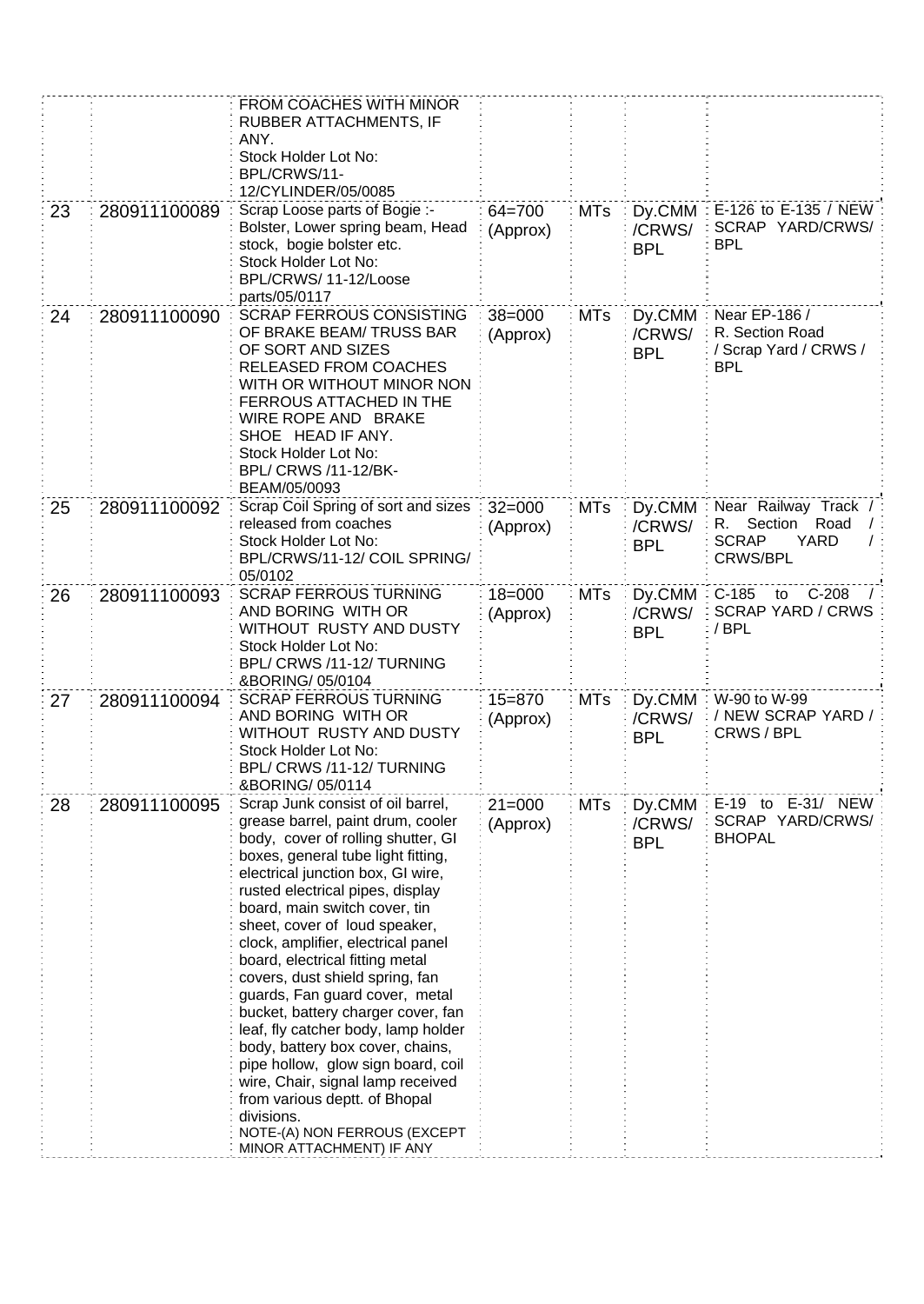|    |              | FOUND IN THE LOT WILL NOT BE<br>DELIVERED (B) REGARDING<br>CLASSIFICATION OF ITEMS,<br>DEPOT OFFICER VERDICT WILL BE<br><b>FINAL FOR ANY DISPUTE</b><br>Stock Holder Lot No:<br>BPL/CRWS/ 11-12/JUNK/05/0105                                                                                                                                                                                                                                                                                                                                                                                                                                                                                                                                                                                                                                                                                                                                                                                                                           |                         |            |                                                 |                                                                    |
|----|--------------|----------------------------------------------------------------------------------------------------------------------------------------------------------------------------------------------------------------------------------------------------------------------------------------------------------------------------------------------------------------------------------------------------------------------------------------------------------------------------------------------------------------------------------------------------------------------------------------------------------------------------------------------------------------------------------------------------------------------------------------------------------------------------------------------------------------------------------------------------------------------------------------------------------------------------------------------------------------------------------------------------------------------------------------|-------------------------|------------|-------------------------------------------------|--------------------------------------------------------------------|
| 29 | 280911100096 | Scrap MS Battery Boxes of sort<br>and sizes released from coaches<br>with or without minor non ferrous<br>wooden attachment.<br>Stock Holder Lot No:<br>BPL /CRWS/11-12/ B.Box/05/ 0109                                                                                                                                                                                                                                                                                                                                                                                                                                                                                                                                                                                                                                                                                                                                                                                                                                                | $27 = 000$<br>(Approx)  | <b>MTs</b> | $Dy$ .CMM $\frac{1}{2}$<br>/CRWS/<br><b>BPL</b> | E-146 to E-156 / NEW<br><b>SCRAP YARD / CRWS</b><br>/BPL           |
| 30 | 280911100103 | Scrap ferrous consist of cut up<br>parts of coaches including scrap<br>mouldings, ms sheet, Channels,<br>round pipes, Body Bolster,<br>angles, different type of rods,<br>brackets, strips, head stock<br>assembly, trough floor, ms berth<br>chains , pipes, body side doors,<br>vestibule doors, Foot Step and<br>Foot plate etc.,<br>Panels of<br>coaches with or without minor<br>wooden//non-ferrous<br>attachments, if any.<br><b>RESTRICTED ITEM-1.AXLE BOX</b><br>SPRING AND BOLSTER SPRING<br>.2. SCREW COUPLING. BRAKE<br>BEAM, DRAW HOOK, BUFFER<br>PLUNGER, BUFFER SOCKET,<br><b>VACUUM RESERVOIR. 3. CAST</b><br><b>IRON ITEM.4. STAINLESS</b><br>STEEL ITEMS.5 GI PIPE ABOVE<br>3' LENGTH 6, ALL TYPE OF<br><b>BEARING.</b><br>NOTE-(A) NON FERROUS<br>(EXCEPT MINOR ATTACHMENT)<br>IF ANY FOUND IN THE LOT<br>WILL NOT BE DELIVERED (B)<br><b>REGARDING CLASSIFICATION</b><br>OF ITEMS, DEPOT OFFICER<br><b>VERDICT WILL BE FINAL FOR</b><br>ANY DISPUTE.<br>Stock Holder Lot No:<br>BPL/CRWS/11-<br>12/FERROUS/05/0112 | $150 = 000$<br>(Approx) | <b>MTs</b> | $Dy$ .CMM $\frac{1}{2}$<br>/CRWS/<br><b>BPL</b> | E-95 to E-109 / New<br>Scrap Yard / CRWS / :<br><b>BPL</b>         |
| 31 | 280911100104 | Sc. Bogie Frame with M.S. Guide<br>with or without guide bush and<br>dust shield spring.<br>Stock Holder Lot No:<br>BPL/CRWS/11-12/Bogie<br>Frame/05/0091                                                                                                                                                                                                                                                                                                                                                                                                                                                                                                                                                                                                                                                                                                                                                                                                                                                                              | $80 = 000$<br>(Approx)  | <b>MTs</b> | Dy.CMM<br>/CRWS/<br><b>BPL</b>                  | W-1 to W-15 / New<br>Scrap Yard / CRWS /<br>BPL                    |
| 32 | 280911100105 | Scrap ferrous consist parts of<br>bogie and coaches, Channels,<br>round bars, draft links, collars,<br>angles, sleeves, hanger top<br>block, equalizing stay, lower<br>spring seat, protective tube,<br>bolster hanger, silent block,<br>anchor link, center pivot, wire<br>rope, brake shoe head, safety                                                                                                                                                                                                                                                                                                                                                                                                                                                                                                                                                                                                                                                                                                                              | 76=000<br>(Approx)      | <b>MTs</b> | Dy.CMM<br>/CRWS/<br><b>BPL</b>                  | Near<br>EP-184/<br>R.<br>Section Road / Scrap<br>Yard / CRWS / BPL |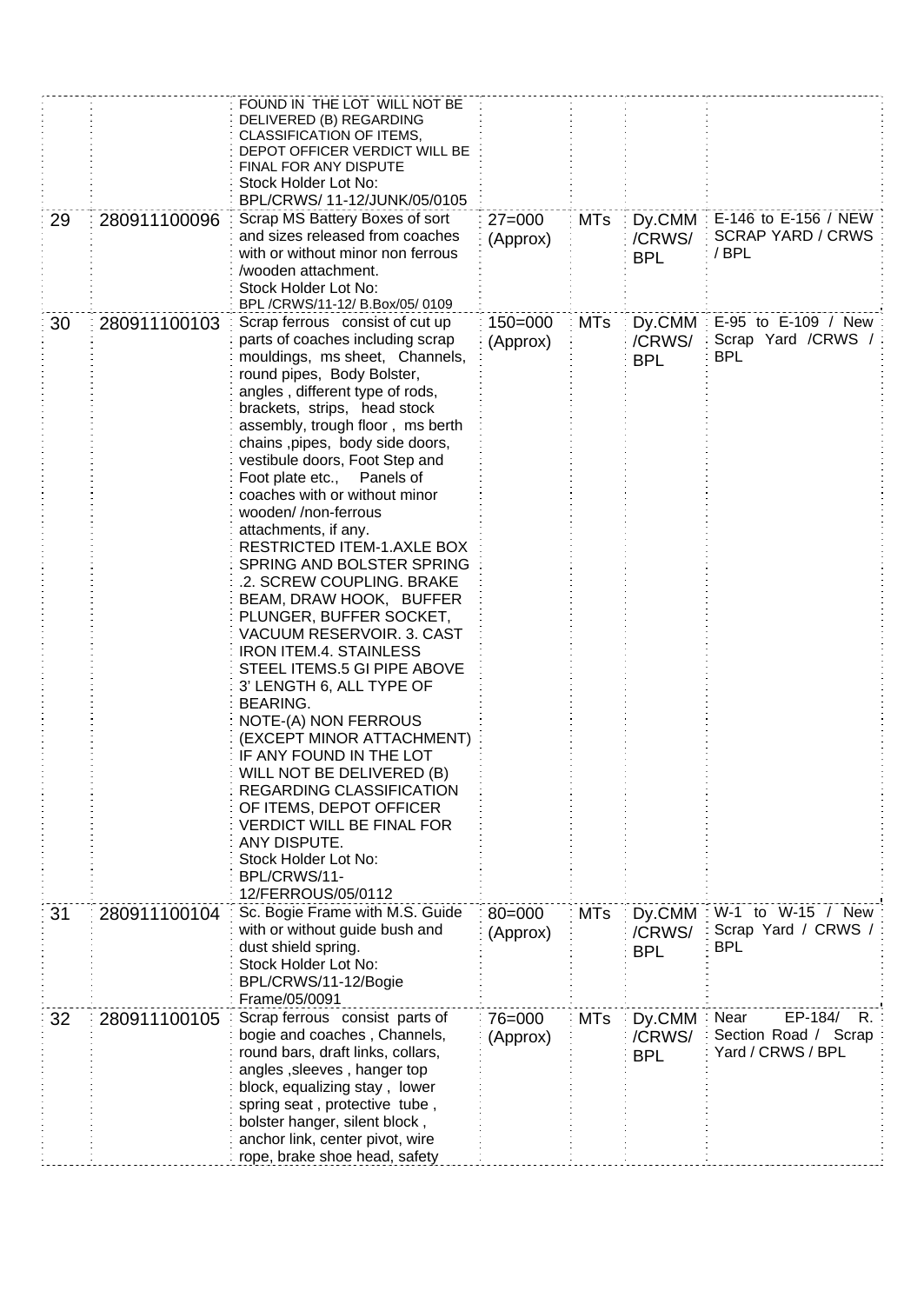|    |              | strap, brackets, strips, covers<br>,nuts, bolts, rivets, keys, cotters,<br>pins, and plates with or without<br>attachment of bush, pipes,,<br>hanger lever, brake adjusting<br>head, lever, draft gear bracket,<br>brake gear, yoke, MS Guide, etc.<br>with or without minor<br>wooden/ss/non-ferrous<br>attachments<br>Stock Holder Lot No:<br>BPL/CRWS/11-<br>12/FERROUS/05/0090                                                                                                                                                                                                                                                                                                                                                                                                                                                                                                                                                                                                                                    |                         |            |                                |                                                          |
|----|--------------|-----------------------------------------------------------------------------------------------------------------------------------------------------------------------------------------------------------------------------------------------------------------------------------------------------------------------------------------------------------------------------------------------------------------------------------------------------------------------------------------------------------------------------------------------------------------------------------------------------------------------------------------------------------------------------------------------------------------------------------------------------------------------------------------------------------------------------------------------------------------------------------------------------------------------------------------------------------------------------------------------------------------------|-------------------------|------------|--------------------------------|----------------------------------------------------------|
| 33 | 280911100106 | Scrap ferrous consist of cut up<br>parts of coaches including scrap<br>mouldings, ms sheet, Channels,<br>round pipes, Body Bolster,<br>angles, different type of rods,<br>brackets, strips, head stock<br>assembly, trough floor, ms berth<br>chains , pipes, body side doors,<br>vestibule doors, Foot Step and<br>Foot plate etc., Panels of<br>coaches with or without minor<br>wooden//non-ferrous<br>attachments, if any.<br><b>RESTRICTED ITEM-1.AXLE BOX</b><br>SPRING AND BOLSTER SPRING<br>.2. SCREW COUPLING. BRAKE<br>BEAM, DRAW HOOK, BUFFER<br>PLUNGER, BUFFER SOCKET,<br>VACUUM RESERVOIR. 3. CAST<br><b>IRON ITEM.4. STAINLESS</b><br>STEEL ITEMS.5 GI PIPE ABOVE<br>3' LENGTH 6, ALL TYPE OF<br><b>BEARING.</b><br>NOTE-(A) NON FERROUS<br>(EXCEPT MINOR ATTACHMENT)<br>IF ANY FOUND IN THE LOT<br>WILL NOT BE DELIVERED (B)<br>REGARDING CLASSIFICATION<br>OF ITEMS, DEPOT OFFICER<br><b>VERDICT WILL BE FINAL FOR</b><br>ANY DISPUTE.<br>Stock Holder Lot No:<br>BPL/CRWS/11-<br>12/FERROUS/05/0089 | $100 = 000$<br>(Approx) | <b>MTs</b> | Dy.CMM<br>/CRWS/<br><b>BPL</b> | E-136 to E-145 / New<br>Scrap Yard /CRWS /<br><b>BPL</b> |
| 34 | 280911100107 | Scrap ferrous consist of cut up<br>parts of coaches including scrap<br>mouldings, ms sheet, Channels,<br>round pipes, Body Bolster,<br>angles, different type of rods,<br>brackets, strips, head stock<br>assembly, trough floor, ms berth<br>chains , pipes, body side doors,<br>vestibule doors, Foot Step and<br>Foot plate etc.,<br>Panels of<br>coaches with or without minor<br>wooden//non-ferrous<br>attachments, if any.<br>RESTRICTED ITEM-1.AXLE BOX                                                                                                                                                                                                                                                                                                                                                                                                                                                                                                                                                       | $105 = 000$<br>(Approx) | <b>MTs</b> | Dy.CMM<br>/CRWS/<br><b>BPL</b> | E-325 to E-342 / Scrap<br>Yard /CRWS / BPL               |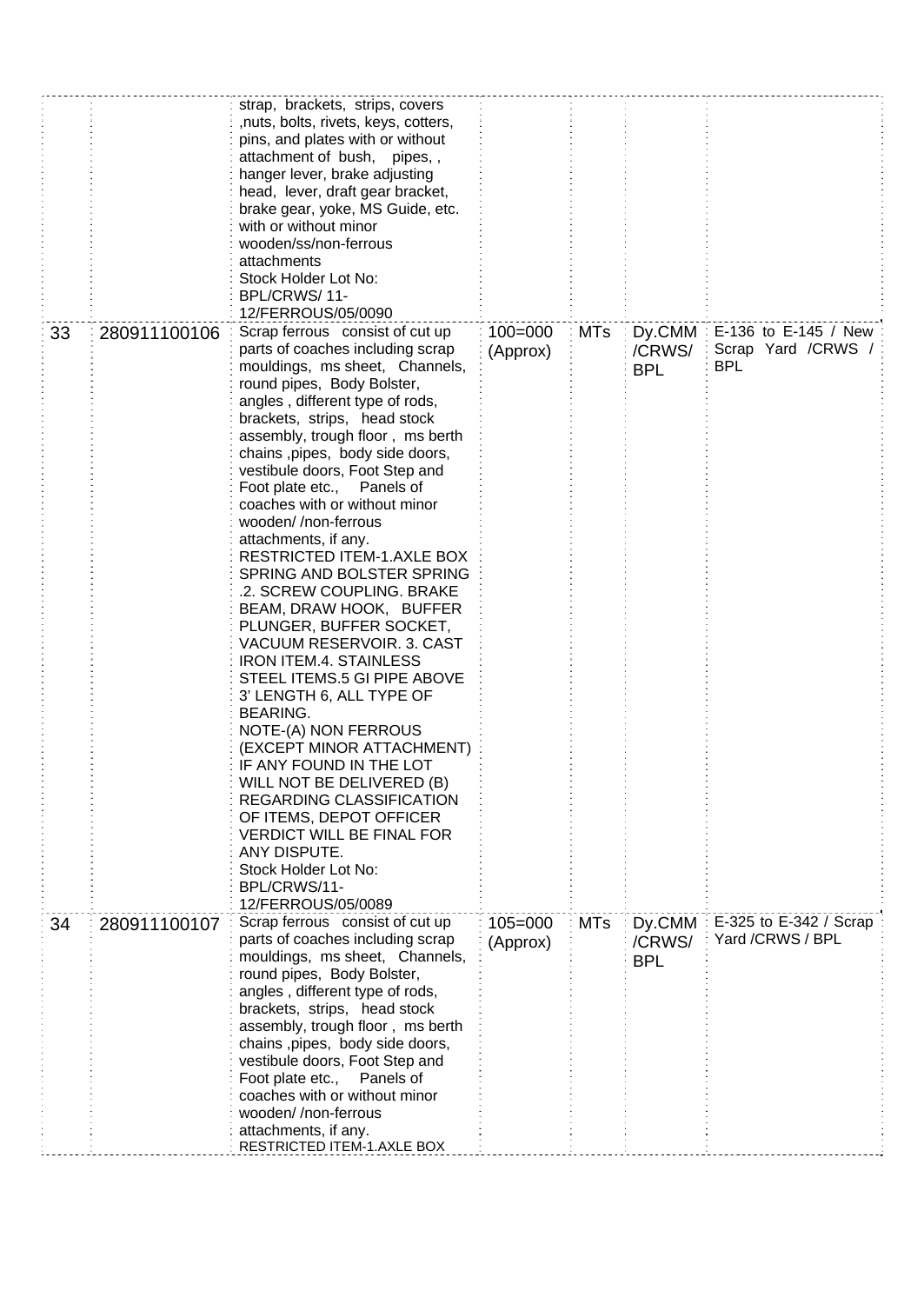|    |              | SPRING AND BOLSTER SPRING .2.<br>SCREW COUPLING. BRAKE BEAM,<br>DRAW HOOK, BUFFER PLUNGER,<br>BUFFER SOCKET, VACUUM<br>RESERVOIR. 3. CAST IRON ITEM.4.<br>STAINLESS STEEL ITEMS.5 GI PIPE<br>ABOVE 3' LENGTH 6, ALL TYPE OF<br>BEARING.<br>NOTE-(A) NON FERROUS (EXCEPT<br>MINOR ATTACHMENT) IF ANY<br>FOUND IN THE LOT WILL NOT BE<br>DELIVERED (B) REGARDING<br>CLASSIFICATION OF ITEMS,<br>DEPOT OFFICER VERDICT WILL BE<br>FINAL FOR ANY DISPUTE.<br>Stock Holder Lot No:<br>BPL/CRWS/11-<br>12/FERROUS/05/0088                                                                                                                                                                                                                                                                                                                                                                                                                                                                               |                         |            |                                |                                                                                    |
|----|--------------|---------------------------------------------------------------------------------------------------------------------------------------------------------------------------------------------------------------------------------------------------------------------------------------------------------------------------------------------------------------------------------------------------------------------------------------------------------------------------------------------------------------------------------------------------------------------------------------------------------------------------------------------------------------------------------------------------------------------------------------------------------------------------------------------------------------------------------------------------------------------------------------------------------------------------------------------------------------------------------------------------|-------------------------|------------|--------------------------------|------------------------------------------------------------------------------------|
| 35 | 280911100108 | Scrap ferrous consist of cut up<br>parts of coaches including scrap<br>mouldings, ms sheet, Channels,<br>round pipes, Body Bolster,<br>angles, different type of rods,<br>brackets, strips, head stock<br>assembly, trough floor, ms berth<br>chains , pipes, body side doors,<br>vestibule doors, Foot Step and<br>Foot plate etc., Panels of<br>coaches with or without minor<br>wooden//non-ferrous<br>attachments, if any.<br><b>RESTRICTED ITEM-1.AXLE BOX</b><br>SPRING AND BOLSTER SPRING .2.<br>SCREW COUPLING. BRAKE BEAM,<br>DRAW HOOK, BUFFER PLUNGER,<br>BUFFER SOCKET, VACUUM<br>RESERVOIR. 3. CAST IRON ITEM.4.<br>STAINLESS STEEL ITEMS.5 GI PIPE<br>ABOVE 3' LENGTH 6, ALL TYPE OF<br><b>BEARING.</b><br>NOTE-(A) NON FERROUS (EXCEPT<br>MINOR ATTACHMENT) IF ANY<br>FOUND IN THE LOT WILL NOT BE<br>DELIVERED (B) REGARDING<br>CLASSIFICATION OF ITEMS,<br>DEPOT OFFICER VERDICT WILL BE<br>FINAL FOR ANY DISPUTE.<br>Stock Holder Lot No:<br>BPL/CRWS/11-<br>12/FERROUS/05/0087 | $120 = 000$<br>(Approx) | MTs        | Dy.CMM<br>/CRWS/<br><b>BPL</b> | Between EP-186<br>to<br>EP-187 / R. Section<br>Road / Scrap<br>Yard<br>/CRWS / BPL |
| 36 | 280911100109 | Scrap ferrous consist of cut up<br>parts of coaches including scrap<br>mouldings, ms sheet, Channels,<br>round pipes, Body Bolster,<br>angles, different type of rods,<br>brackets, strips, head stock<br>assembly, trough floor, ms berth<br>chains , pipes, body side doors,<br>vestibule doors, Foot Step and<br>Foot plate etc.,<br>Panels of<br>coaches with or without minor<br>wooden//non-ferrous<br>attachments, if any.<br>RESTRICTED ITEM-1.AXLE BOX                                                                                                                                                                                                                                                                                                                                                                                                                                                                                                                                   | $148 = 000$<br>(Approx) | <b>MTs</b> | Dy.CMM/<br>CRWS/<br><b>BPL</b> | E-63 to E-79 / New<br>Scrap Yard / CRWS /<br><b>BPL</b>                            |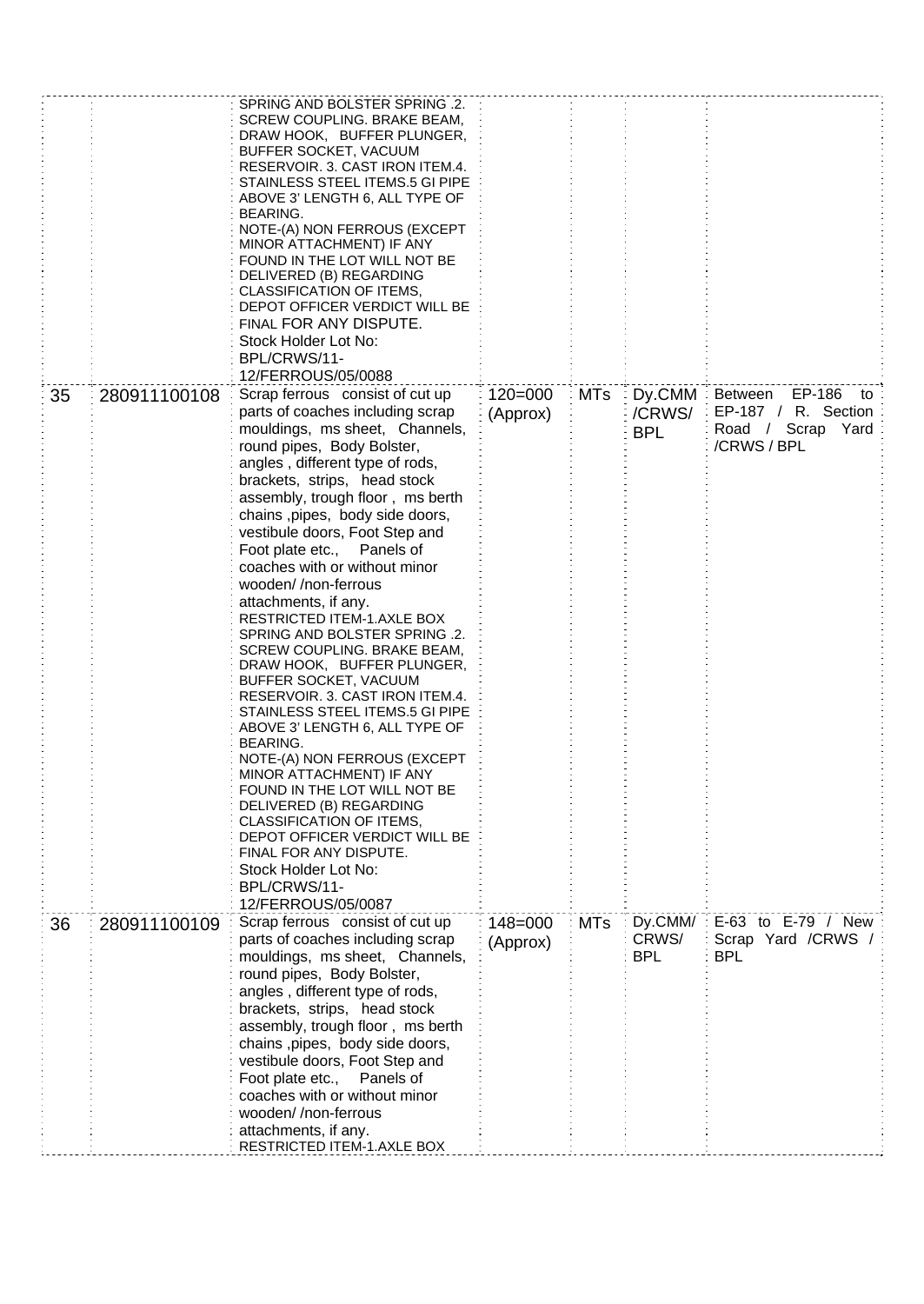|    |                                    | SPRING AND BOLSTER SPRING .2.<br>SCREW COUPLING. BRAKE BEAM,<br>DRAW HOOK, BUFFER PLUNGER,<br>BUFFER SOCKET, VACUUM<br>RESERVOIR. 3. CAST IRON ITEM.4.<br>STAINLESS STEEL ITEMS.5 GI PIPE<br>ABOVE 3' LENGTH 6, ALL TYPE OF<br><b>BEARING.</b><br>NOTE-(A) NON FERROUS (EXCEPT<br>MINOR ATTACHMENT) IF ANY<br>FOUND IN THE LOT WILL NOT BE<br>DELIVERED (B) REGARDING<br>CLASSIFICATION OF ITEMS,<br>DEPOT OFFICER VERDICT WILL BE<br>FINAL FOR ANY DISPUTE.<br>Stock Holder Lot No:<br>BPL/CRWS/11-<br>12/FERROUS/05/0086 |                        |            |                                |                                                                 |
|----|------------------------------------|----------------------------------------------------------------------------------------------------------------------------------------------------------------------------------------------------------------------------------------------------------------------------------------------------------------------------------------------------------------------------------------------------------------------------------------------------------------------------------------------------------------------------|------------------------|------------|--------------------------------|-----------------------------------------------------------------|
| 37 | 280911100091                       | SC MS/GI pipes of sort and sizes<br>with or without attachment of<br>ferrous/rubber/plastic/wood/<br>sockets/elbow, flushing valve etc.<br>and entrance hand rail.<br>Stock Holder Lot No:<br>BPL/CRWS/11-12/PIPE/05/0097                                                                                                                                                                                                                                                                                                  | $27 = 000$<br>(Approx) | <b>MTs</b> | Dy.CMM<br>/CRWS/<br><b>BPL</b> | to D-276 /<br>$D - 262$<br><b>SCRAP YARD /CRWS</b><br>/BPL      |
| 38 | <b>NON-FERROUS</b><br>280910120587 | Condemned scrap various type                                                                                                                                                                                                                                                                                                                                                                                                                                                                                               | 2500                   | Kgs.       | SSE/D/                         | Location 'B' near Motor                                         |
|    |                                    | carbon brush with copper tail<br>released from diesel locomotive<br>equipment<br>Note: If any other material is found<br>while delivery which is strictly<br>restricted and it cannot be<br>delivered.<br>Stockholder's Lot No.<br>SSE/D/ET/10-11/15                                                                                                                                                                                                                                                                       | (approx)               |            | ET                             | vehicle section Garage<br>No. 5 in Diesel Loco<br>Shed, Itarsi. |
| 39 | 280911080080                       | Scrap Aluminium cable with or<br>without lugs and armored<br>aluminium cable with or without<br>PVC, Rubber etc of various sizes.<br>(will be sold to CPCB approved<br>purchaser)<br>Stock Holder Lot No<br>BPL/CRWS/ 11-12 / Armored<br>cable/04/0077                                                                                                                                                                                                                                                                     | 9720<br>(Approx)       | <b>Kgs</b> | Dy.CMM/<br>CRWS/<br><b>BPL</b> | Near Room No 1/R.<br>Section Road / SCRAP<br>YARD/ CRWS/ BPL    |
| 40 | 280911100097                       | Scrap Electrical items consisting<br>of tube light fitting released from<br>coaches with or without choke,<br>starter, acrylic cover, F L Tube<br>ete. With or without minor<br>rubber/non ferrous attachment of<br>small pieces of copper and<br>aluminium etc.<br>Stock Holder Lot No:<br>BPL/CRWS/11-12/TL<br>Fitting/05/0111                                                                                                                                                                                           | 6780<br>(Approx)       | Kgs        | Dy.CMM<br>/CRWS/<br><b>BPL</b> | Bin No 03 / SCRAP<br>YARD / CRWS / BPL                          |
| 41 | 280911100110                       | SCRAP ALUMINUM OF WATER<br>TANK OF SORTS AND SIZES<br>RELEASED FROM COACHES<br>WITH OR WITHOUT<br><b>ATTACHMENT OF MINOR</b><br>FERROUS AND SCALES IF ANY.<br>NOTE:                                                                                                                                                                                                                                                                                                                                                        | 14390<br>(Approx)      | Kgs        | Dy.CMM/<br>CRWS/<br><b>BPL</b> | Bin No 01<br>SCRAP YARD /<br>CRWS / BPL                         |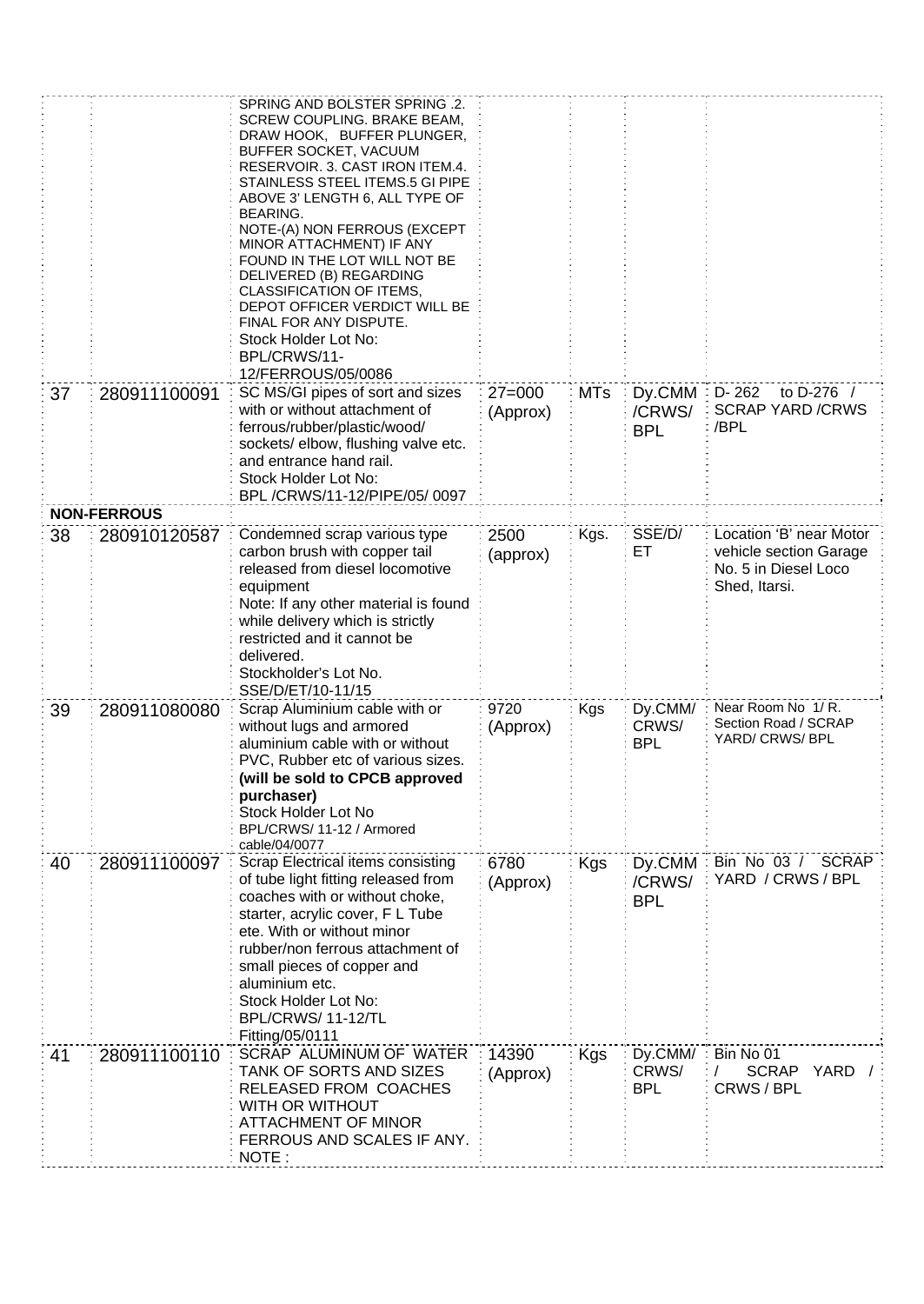|    |                      | 1. WATER SCALLING MAY BE<br>REMOVED FROM WATER TANK<br>BY HAMMERING AT THE TIME<br>OF DELIVERY.<br>Stock Holder Lot No:<br>BPL/CRWS/11-12/ ALLU. W-<br>TANK/05/0115                                                                                                                                                                                                                                                                                                                                                                                                     |      |            |                                  |                                                                                         |
|----|----------------------|-------------------------------------------------------------------------------------------------------------------------------------------------------------------------------------------------------------------------------------------------------------------------------------------------------------------------------------------------------------------------------------------------------------------------------------------------------------------------------------------------------------------------------------------------------------------------|------|------------|----------------------------------|-----------------------------------------------------------------------------------------|
|    | <b>Machinery</b>     |                                                                                                                                                                                                                                                                                                                                                                                                                                                                                                                                                                         |      |            |                                  |                                                                                         |
| 42 | 280911020031         | Scrap Condemned CNC Plasma<br>Profile Cutting Machine Plant No.<br>087M consisting of machine parts<br>(1) Power source auto height<br>control Max-100 Hyperthem Sr.<br>No. 70-1241, Stock No. 059011<br>(2) Burny-3 CNC Controller M/c<br>No. 86.150.30, Type MNC-3-<br>034621-000 (3) Burny-3 CNC<br><b>Controller Operating Panel (4)</b><br>AVR Servo System Model No.<br>AVR Cap-3 KVA Sr. No 07/10/90<br>Saha Electronic, Calcutta (5)<br>Torch Height Control make-<br>Hyperthem Sr.No. 2-300.<br>Stockholder's Lot No.<br>BPL/CRWS/10-11/CNC Plasma<br>/08/0180 | 01   | No.        | Dy CMM<br>CRWS/<br><b>BPL</b>    | A-55, Scrap Yard,<br><b>CRWS/BPL</b>                                                    |
| 43 | 280911070049         | <b>SCRAP Car Washing Plant, Plant</b><br>No 084P, Model No WM-501T,<br>Make - M/s Elgi Equipment,<br>Coimbatore with Motor & Pump.<br>Stockholder's Lot No.<br>BPL/CRWS/11-12/HY.LIFTING<br>PLATFORM /03/0046                                                                                                                                                                                                                                                                                                                                                           | 01   | No.        | Dy CMM<br>CRWS/<br><b>BPL</b>    | D 305/SCRAP YARD<br>/CRWS/BPL.                                                          |
| 44 | 280911100111         | Condemned Mono Block pump<br>with electric motor, Motor with<br>pulley of sort and sizes.<br>Stock Holder Lot No:<br>BPL/CRWS/11-12 / Pump /05/0099                                                                                                                                                                                                                                                                                                                                                                                                                     | 28   | <b>Nos</b> | Dy.CMM/<br>CRWS/<br><b>BPL</b>   | A-area / Near weigh<br>bridge and Rly. Track<br><b>SCRAP</b><br>YARD<br><b>CRWS/BPL</b> |
| 45 | 280911100112         | Condemned Geyser etc., of sort<br>and sizes.<br>Stock Holder Lot No:<br>BPL/CRWS/11-12 / Geyser / 05/0100                                                                                                                                                                                                                                                                                                                                                                                                                                                               | 28   | NOS.       | Dy.CMM/<br>CRWS/<br><b>BPL</b>   | Pillar No 7 to 8 of New<br>Shed<br>/ SCRAP<br><b>YARD</b><br><b>CRWS/BPL</b>            |
| 46 | 280911100114         | Condemned Compressor of sort<br>and sizes.<br>Stock Holder Lot No:<br>BPL/CRWS/11-12 / Compressor /<br>05/0103                                                                                                                                                                                                                                                                                                                                                                                                                                                          | 25   | <b>Nos</b> | Dy.CMM/ :<br>CRWS/<br><b>BPL</b> | Pole No 7/New Shed /:<br><b>YARD</b><br><b>SCRAP</b><br><b>CRWS/BPL</b>                 |
| 47 | 280911100116         | Condemned A.C unit window type<br>(30 Nos) split type (03 Nos) and<br>Air curtain (04 Nos), etc., of sort<br>and sizes.<br>Stock Holder Lot No:<br>BPL/CRWS/11-12/AC / 05/0095                                                                                                                                                                                                                                                                                                                                                                                          | 37   | <b>Nos</b> | Dy.CMM/<br>CRWS/<br><b>BPL</b>   | Between Pillar No 13 to<br>15 of New Shed<br>SCRAP<br>YARD<br>CRWS/BPL                  |
|    | <b>MISCELLANEOUS</b> |                                                                                                                                                                                                                                                                                                                                                                                                                                                                                                                                                                         |      |            |                                  |                                                                                         |
| 48 | 280911070043         | SCRAP CONDEMNED CEILING FAN<br>SORT AND SIZES WITH OR<br>WITHOUT BLADE AND ROD<br>RECEIVED FROM BPL DIVISION.<br>Stock Holder Lot No<br>BPL/CRWS/FAN/11-12/03/0040                                                                                                                                                                                                                                                                                                                                                                                                      | 1211 | <b>Nos</b> | Dy.CMM/<br>CRWS/<br><b>BPL</b>   | Room No 04 / SCRAP<br>YARD / CRWS / BPL                                                 |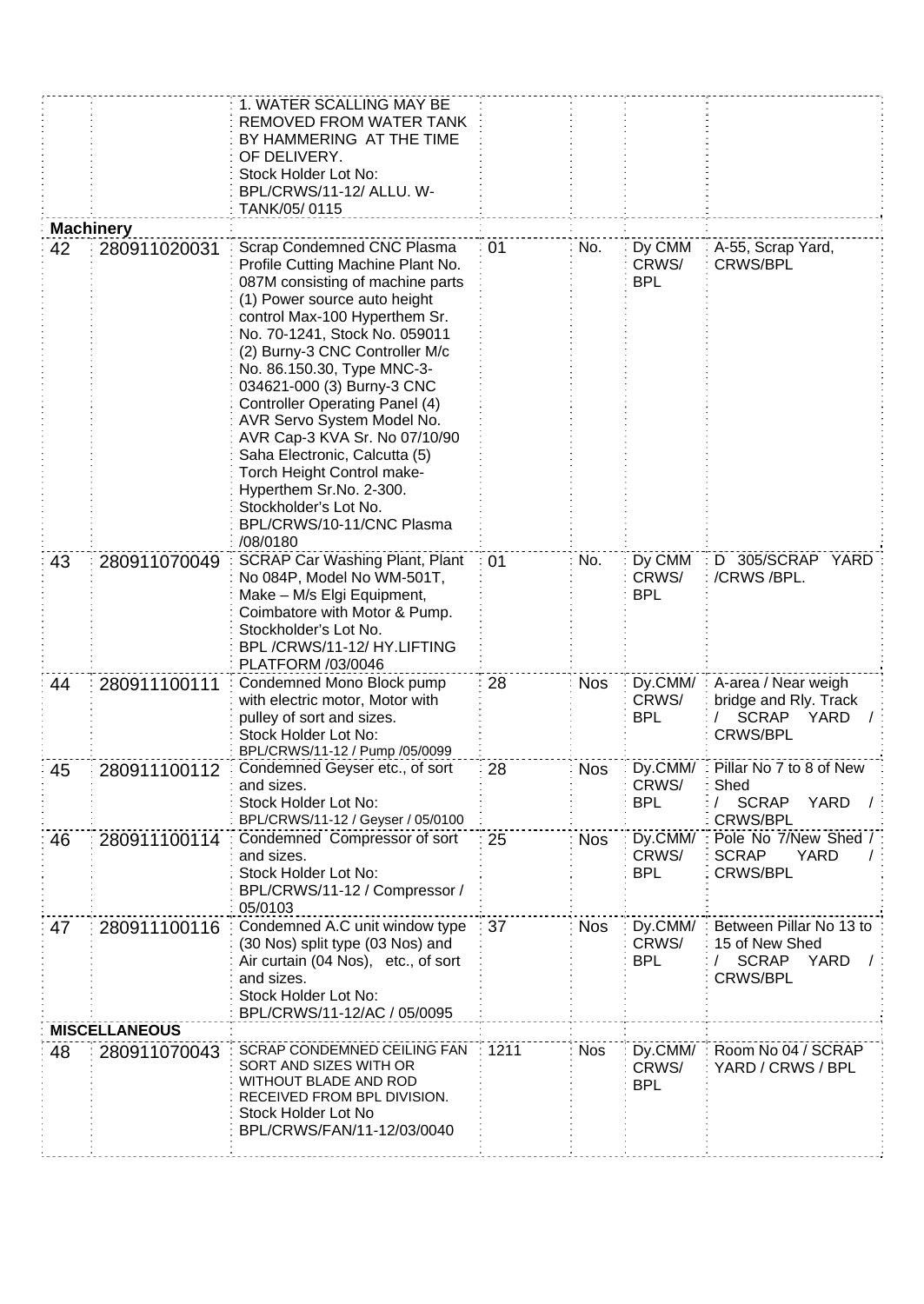| 49 | 280911080073 | SCRAP PVC ACID JAR OFF SIZES.<br>Stock Holder Lot No<br>BPL/CRWS/11-12/PVC-JAR/ 04/0070                                                                                                                                                                                                                                                                                                                                                                                            | 2500                   | <b>Nos</b> | Dy.CMM/<br>CRWS/<br><b>BPL</b>    | OLD BATTERYGODOWN<br>OF SCRAP YARD/<br>CRWS/BPL                 |
|----|--------------|------------------------------------------------------------------------------------------------------------------------------------------------------------------------------------------------------------------------------------------------------------------------------------------------------------------------------------------------------------------------------------------------------------------------------------------------------------------------------------|------------------------|------------|-----------------------------------|-----------------------------------------------------------------|
| 50 | 280911100098 | <b>SCRAP MS EMPTY PAINT</b><br>DRUM CAPACITY 18 TO 20<br><b>LTRS</b><br>Stock Holder Lot No:<br>BPL/CRWS/11-12/P-<br>DRUM/05/0110                                                                                                                                                                                                                                                                                                                                                  | 900                    | <b>Nos</b> | Dy.CMM<br>/CRWS/<br><b>BPL</b>    | A-area/ SCRAP/<br>YARD/CRWS/BPL                                 |
| 51 | 280911100099 | Scrap Ply wood , Compreg ply of<br>sort and sizes released from<br>coaches with or without<br>attachment of pvc, minor ferrous<br>i.e nails, screw and small strip if<br>any.<br>Stock Holder Lot No:<br>BPL/CRWS/11-12/PLY/05/0106                                                                                                                                                                                                                                                | $40 = 000$<br>(Approx) | <b>MTs</b> | Dy.CMM<br>/CRWS/<br><b>BPL</b>    | D-247 to<br>D-256 / SCRAP YARD<br>/ CRWS / BPL                  |
| 52 | 280911100100 | Scrap Ply wood, Compreg ply<br>with PVC of sort and sizes<br>released from coaches with or<br>without attachment of pvc, minor<br>ferrous i.e nails , screw and small<br>strip if any.<br>Stock Holder Lot No:<br>BPL/CRWS/11-12/PVC<br>PLY/05/0113                                                                                                                                                                                                                                | $35 = 900$<br>(Approx) | <b>MTs</b> | Dy.CMM<br>/CRWS/<br><b>BPL</b>    | D-280 to D-287<br>/ SCRAP YARD /<br>CRWS / BPL                  |
| 53 | 280911100101 | <b>SCRAP RUBBER PAD WITH MS</b><br>PARTITION PLATE.<br>Stock Holder Lot No:<br>BPL/CRWS/11-12/RUBBER<br>PAD/05/0116                                                                                                                                                                                                                                                                                                                                                                | $33 = 250$<br>(Approx) | <b>MTs</b> | Dy.CMM<br>/CRWS/<br><b>BPL</b>    | Near Weigh Bridge / R-<br>Sec. Road<br>/ SCRAP<br>YARD/CRWS/BPL |
| 54 | 280911100102 | <b>SCRAP VESTIBULE RUBBER</b><br>WITH OR WITHOUT MINOR<br><b>FERROUS ATTACHMENT LIKE</b><br>NUT, BOLT, WASHER AND<br>STRIPS ETC.<br>Stock Holder Lot No:<br>BPL/CRWS/11-<br>12/RUBBER/05/0092                                                                                                                                                                                                                                                                                      | $20 = 000$<br>(Approx) | <b>MTs</b> | Dy.CMM<br>/CRWS/<br><b>BPL</b>    | TO E-324<br>E-318<br><b>SCRAP YARD</b><br><b>CRWS/BPL</b>       |
| 55 | 280911100115 | SCRAP BERTHS AND SEAT,<br><b>BACK REST RELEASED FROM</b><br>COACHES OF SORT AND SIZES<br>WITH OR WITHOUT FERROUS<br>FRAME, COIR / FOAM /LP<br>SHEET / PLYWOOD / SLATE<br>WITH OR WITHOUT REXINE<br><b>INCLUDING FERROUS / NON</b><br>FERROUS ATTACHMENT LIKE<br>SCREW, NUTS, BOLTS, STRIPS,<br>RIVETS, SPRINGS, HINGES<br>ETC.<br><b>RESTRICTED ITEMS-RECRON</b><br>BEARTH WILL NOT BE<br>DELIVERD IF ANY.<br>Stock Holder Lot No:<br>BPL / CRWS / 11-12 / RES.<br>BERTH / 05/0118 | $39 = 980$<br>(Approx) | MTs        | : Dy.CMM/:<br>CRWS/<br><b>BPL</b> | W-74 to W-83 / New:<br>Scrap Yard / CRWS /<br><b>BPL</b>        |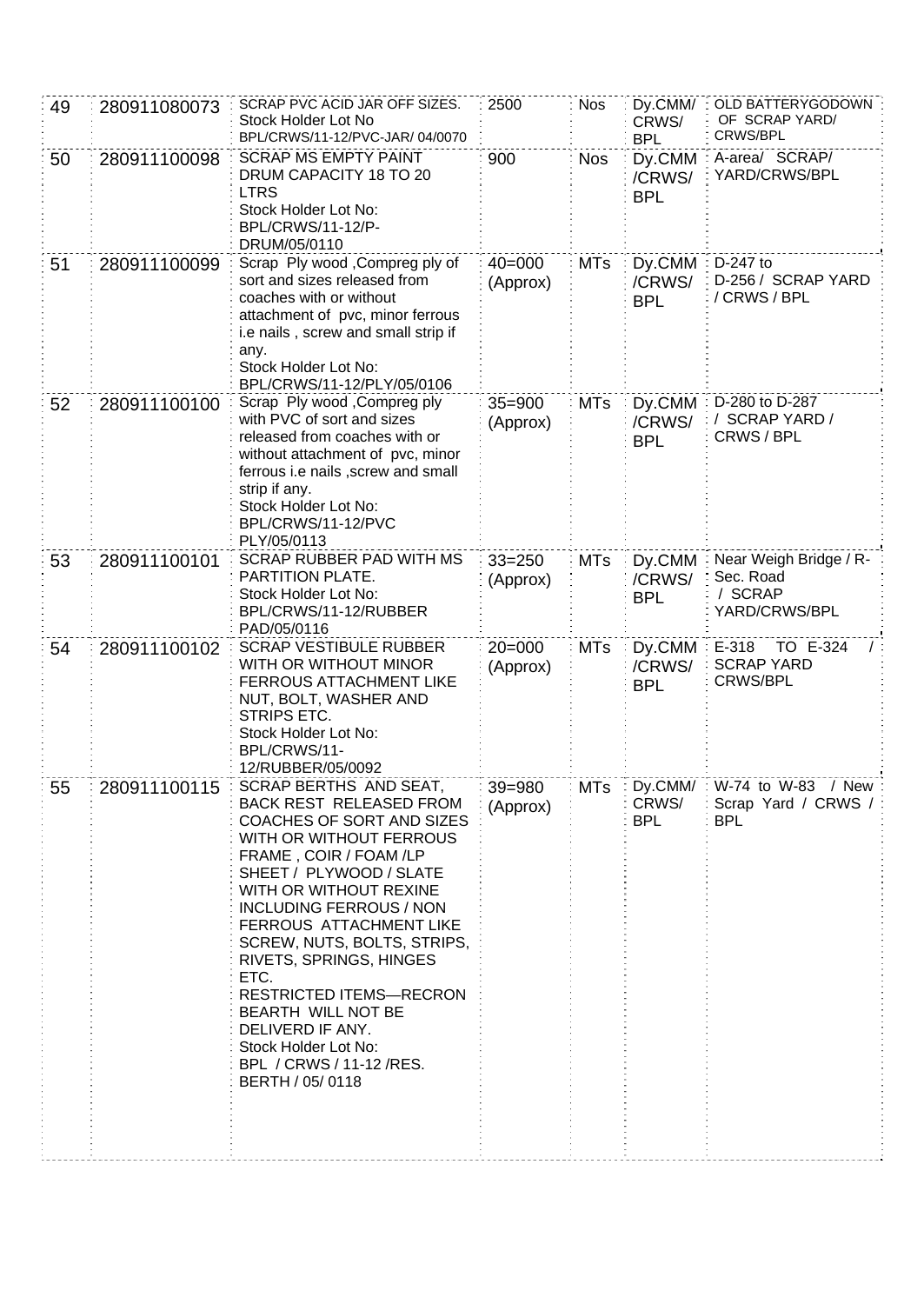|      | <b>HAZARDOUS</b> |                                                                                                                                                                                                                                                                                                                                                             |                        |       |                           |                                                                                                  |
|------|------------------|-------------------------------------------------------------------------------------------------------------------------------------------------------------------------------------------------------------------------------------------------------------------------------------------------------------------------------------------------------------|------------------------|-------|---------------------------|--------------------------------------------------------------------------------------------------|
| 56   | 281911090174     | Condemned without acid Loco<br>Battery 8 Volts & 12 Volts Motor<br>car battery with or without plug<br>released from Diesel Locomotive<br>Note: If any other material is found<br>while delivery, which is strictly<br>restricted & it can not be<br>delivered.<br>(will be sold to CPCB approved<br>purchaser)<br>Stock Holder Lot No<br>SSE/D/ET/11-12/12 | $42 = 000$<br>(Approx) | MTs   | SSE/DSL/<br>ET.           | Between Line No.5 & 6<br><b>BB</b> end near Minor<br>Assly section in Diesel<br>Loco shed Itarsi |
| ፡ 57 | 280911100113     | SCRAP Battery and S & T<br><b>BATTERY (SECONDARY CELL)</b><br>OF DIFFERENT SIZES received<br>from BPL division.<br>(will be sold to CPCB approved<br>purchaser)<br>Stock Holder Lot No:<br>BPL/CRWS/11-<br>12/BATTERY/05/0102                                                                                                                               | $14 = 000$<br>(Approx) | ∶ MTs | : Dy.CMM/<br>CRWS/<br>BPL | A-Area / Near Weigh<br><b>Bridge</b><br>Scrap Yard / CRWS /<br><b>BPL</b>                        |

**N O T E**

- (1) Scrap Battery / Waste Oil lots can be bid only by Firm's registered (valid) with MOEF as Recyclers/Re-processors and having environmentally sound management facilities. The person actually bidding on the firm's behalf will have to produce namely authorization letter on Firm's letterhead.
- (2) No firearms will be allowed inside the auction hall.
- (3) After getting the Delivery Order in division lots, the scrap purchaser will contact the **DMM/EA to DRM/BPL** in the Division, along with a written request for delivery of the sold lot of scraps (other than scrap depot lots).
- **(4) Interest rate in case of delayed payment will be charged @ 7% above the Base Rate of State Bank of India prevailing on the date of auction (Railway Board letter No.2010/RS/S/709/36 Dt. 24/12/2010).**
- (5) The auction sale is subject to the General Conditions of Auction Sale, the Special Condition of Auction sale, which was circulated, vide COS JBP's letter No. WCR/SHQ/1401/Sales/01 Dated 07/06/2004 and any other condition, which will be announced/ circulated at the time of auction sale or with catalogue. The auction catalogue and general conditions of sale are also available on West Central Railway's official website: [www.wcr.indianrailways.gov.in.](http://www.wcr.indianrailways.gov.in/) The purchasers are bound to accept the general condition available on West Central Railway's official website.
- (6) The EMD stands forfeited if balance sale value not deposited by purchasers within the 50 days from the date of auction
- (7) Only one bidder will represent a participating firm in the auction.
- (8) The balance payment may be read as under .(i) In two installment for lot where balance sale Value exceeds Rs. 3.0 lacs but is less than Rs. 10.0 lacs (ii) In three installments for lots where balance sale Value is Rs. 10.0 lacs and above
- (A) Special Notice for Future auction :

It is intimated that E-auction is expected to be implemented shortly. Therefore all purchasers are hereby advised to get the digital signature as earliest for secured participation in E-auction. It may be noted that purchasers not having digital signature may not be able to participate in E-auction for scrap sale.

The Purchaser may obtained the digital signature from the following Govt. approved agencies.

| S.No | Name of Certified Agencies          | Website No.            | Telephone No.              |
|------|-------------------------------------|------------------------|----------------------------|
|      | Safescrypt                          | www.safescrypt.com     | 91-044-22540770            |
|      | NIC.                                | www.nic.in             | 91-011-24361133            |
| 3    | <b>IDRBT</b>                        | www.ldrbtca.org.in     | 91-40-23534982-85          |
|      | <b>TCS</b>                          | www.tcs-ca.co.in       | 91-022-22024827            |
|      | <b>MTNL</b>                         | www.mtnltrustline.com  | 91-011-4329563/41600118855 |
| 6    | <b>Customs &amp; Central Excise</b> | www.lcert.gov.in       | 91-011-26877960            |
|      | (n) Code Solutions CA (GNFC)        | www.ncodesolutions.com | 91-79-26857316/17/18       |